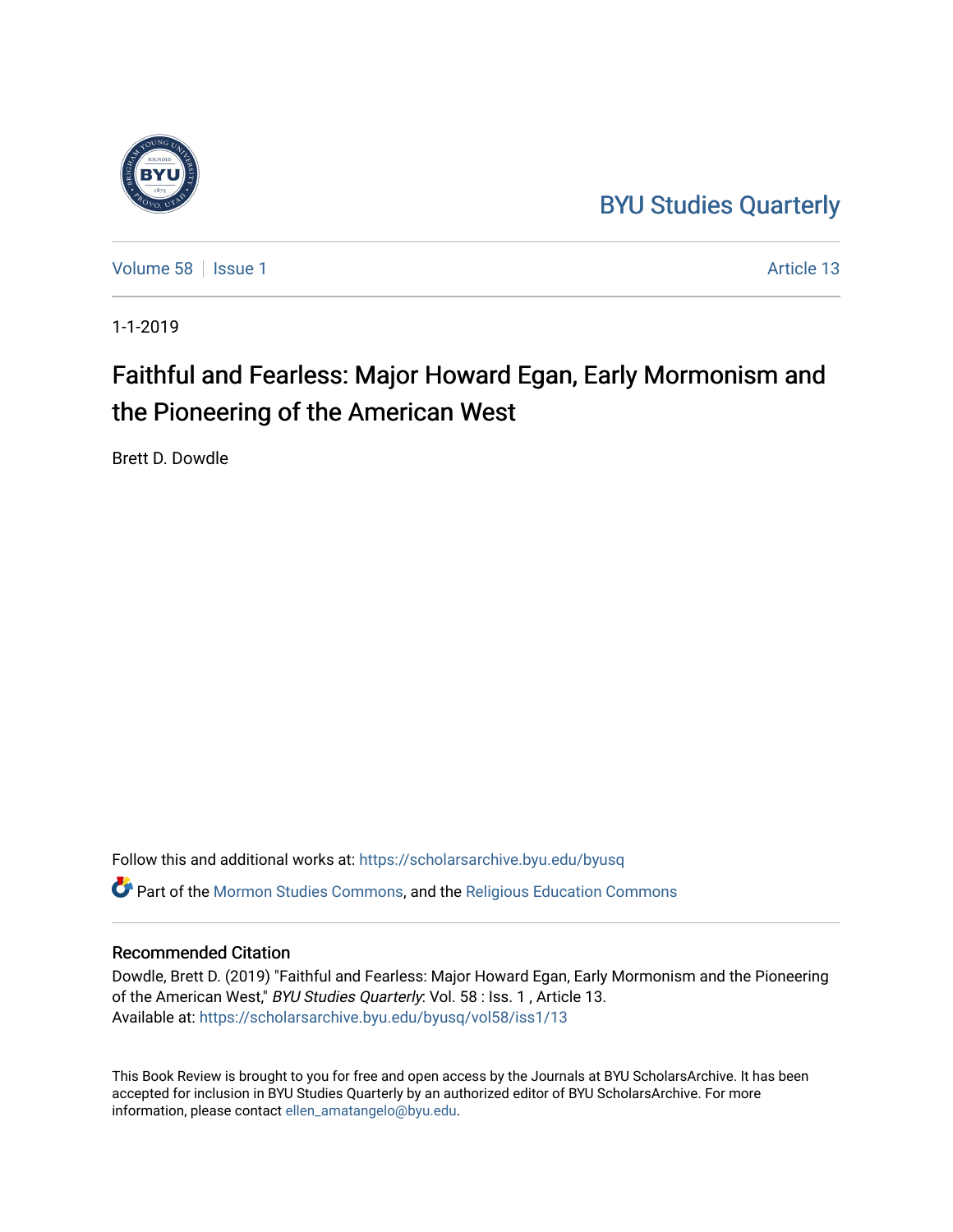#### Dowdle: Faithful and Fearless

### *Faithful and Fearless: Major Howard Egan, Early Mormonism and the Pioneering of the American West* By William G. Hartley

Holladay, Utah: Howard Egan Foundation; Provo, Utah: Charles Redd Center for Western Studies, 2017

#### *Reviewed by Brett D. Dowdle*

As he did with his earlier biographies—*My Best for the Kingdom: His tory and Autobiography of John Lowe Butler, a Mormon Frontiersman* and *Stand by My Servant Joseph: The Story of the Joseph Knight Family and the Restoration*—the late William G. Hartley reminds us of the value and importance of studying the lives of ordinary Latterday Saints without ecclesiastical position in *Faithful and Fearless: Major Howard Egan, Early Mormonism and the Pioneering of the American West.* Similar to the stories of both Butler and the Knight family, Hartley shows that, when examined closely, Egan's life was far from ordinary.

Born an Irish Catholic and later joining the Latter-day Saint faith, Egan eventually witnessed and recorded many of the most important events of early Church history and the history of the American West, leaving a record that detailed and bridged these two contiguous but different worlds. As a Latter-day Saint from 1842 until the time of his death, Egan participated in the events of Nauvoo, Illinois; the pioneer trek west; and the Latter-day Saint settlement of Utah. In many ways, the Irishman's life is also a portrait of the American westward experience: he participated in pioneering, gold mining, farming and ranching, frontier violence, and even vigilante justice. To explain both the history of the Latter-day Saints and the American West, Hartley draws upon a rich array of source materials, including Egan's illustrative diaries.

Among Hartley's important contributions to the field of Latter-day Saint biography is his example of combining both genealogical and historical research to illuminate the lives of individuals like Howard Egan. Nowhere is this more evident than in the early chapters of this biography. Despite Egan's mostly undocumented early years, Hartley draws upon both genealogical sources and the broader historical context to provide insights into the subject's life. The biography thus helps readers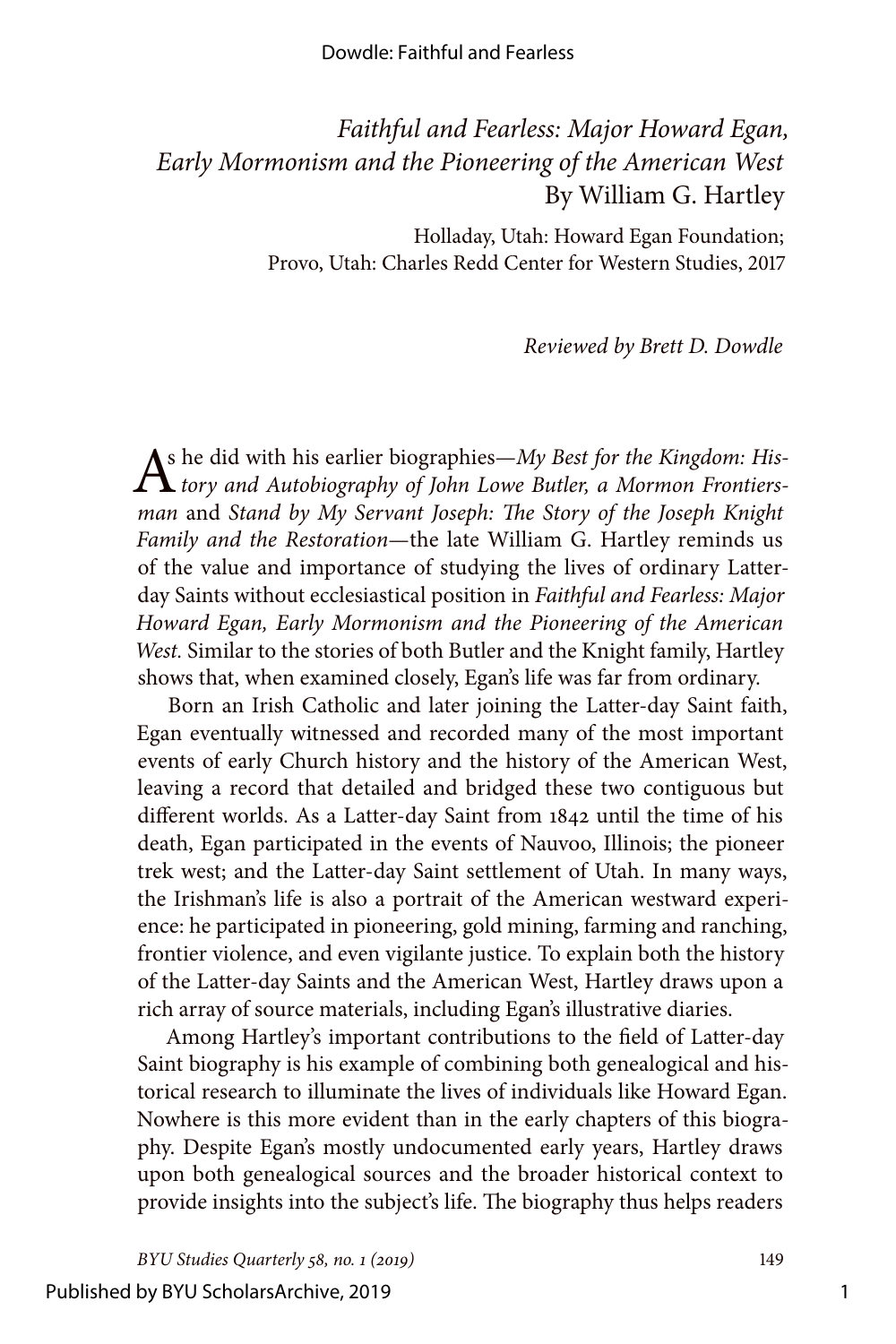understand what life might have been like for Egan as a Catholic immigrant in the Americas, as an orphan in his teens, and as a sailor on merchant vessels in the Atlantic. Although at times this means the narrative leaves Egan or speculates on his activities, it prevents the narrative from beginning with Egan's conversion in Salem, Massachusetts, in 1842, when he was nearly twenty-seven years old.

Drawing upon Egan's own words throughout the book, Hartley demonstrates Egan's importance as a diarist and chronicler of the American West. Egan's diaries of the westward migration and the California Gold Rush make him an important source for understanding two of the most important events in nineteenth-century America. Unfortunately, the historical record has preserved little of the voices of those closest to Egan, meaning the narrative often lacks the voices of his wives. (Egan participated in the Latter-day Saint practice of plural marriage and had four wives.) However, Hartley attempts to compensate for this by inviting readers to consider what the feelings and opinions of the women in Egan's life—Tamson, Catherine, Nancy, and Mary Ann—might have been during key moments of their lives.

In this book, Hartley deftly deals with controversial topics such as polygamy, violence, and divorce. Although the source materials are limited, Hartley insightfully details some of the challenges that business ventures, missions, and plural marriages created for Egan's family life. But no event in Egan's biography is more challenging or significant than his murder of James Monroe and his subsequent trial. Monroe had fathered a child with Egan's first wife, Tamson, during one of Egan's prolonged absences on Church business. Hartley deftly handles Monroe's murder and Egan's subsequent trial and acquittal in two chapters, which give depth to and perspective on each of the individuals involved. Hartley neither exonerates nor entirely condemns any of those involved in the affair, demonstrating that each came from a difficult position. At the same time he does not shy away from the fact that the murder created lasting guilt and irreversible consequences for Egan's life—including all three of his plural wives divorcing him.

Perhaps more important than his analysis of the consequences for the individuals involved, Hartley uses the event to provide keen insights into the social and political milieu of early territorial Utah. The murder trial, for example, demonstrated the significant disconnect between Utah and the federal government in the early 1850s. While federal officials pressed for a conviction, Church officials defended Egan's actions, arguing he was acting in defense of his family's honor and virtue. Ultimately,